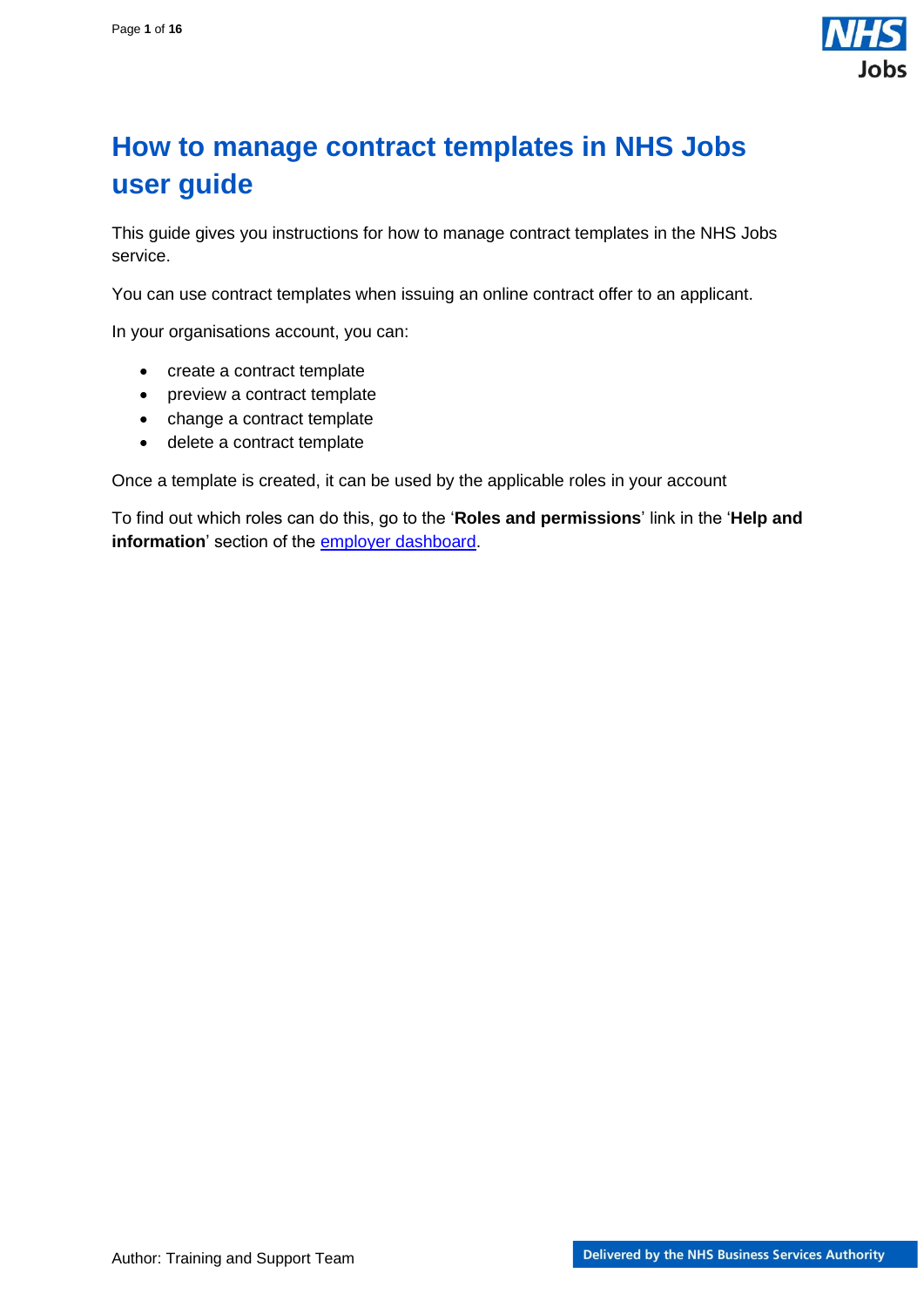# **Contents**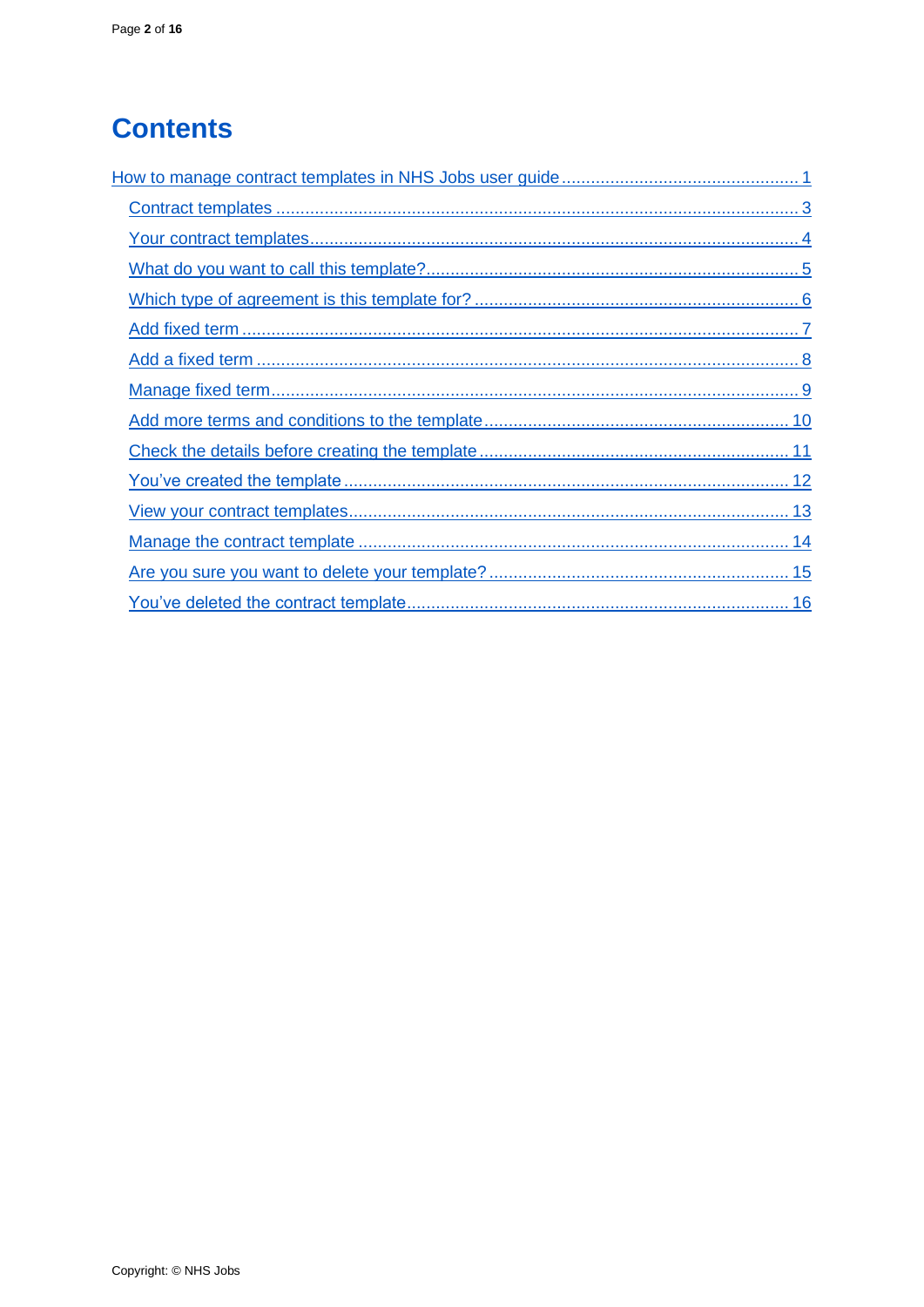#### <span id="page-2-0"></span>**Contract templates**

This page gives you instructions for how to manage contract templates in your organisations account.

**Important:** The employer dashboard is shown. You'll only see the 'Contract templates' link if you are an NHS Jobs 'Super user', 'Team leader' or 'Recruitment administrator' for your organisations account.

To manage your contract templates, complete the following step:

1. Select the ['Contract templates'](#page-3-0) link.

|                                 |                                                                 | You're viewing NHS Training and Support<br>Change            |
|---------------------------------|-----------------------------------------------------------------|--------------------------------------------------------------|
| Jobs                            |                                                                 | Signed in as Liam M1 Sign Out                                |
|                                 |                                                                 | Show tasks for all accounts                                  |
|                                 | <b>BETA</b> Your feedback will help us to improve this service. |                                                              |
| <b>NHS Training and Support</b> |                                                                 |                                                              |
| <b>Dashboard</b>                |                                                                 | What you can do                                              |
| Tasks by stage                  | <b>Listings by user</b>                                         | <b>Create a job listing</b>                                  |
|                                 |                                                                 | Search for a listing                                         |
| Showing tasks for               |                                                                 | Search for an applicant                                      |
| All users                       | $\check{~}$                                                     |                                                              |
| <b>Draft</b>                    | 3                                                               | <b>Manage the account</b>                                    |
|                                 |                                                                 | Manage users                                                 |
| <b>Approvals</b>                | $\mathbf 0$                                                     | At risk applicants                                           |
|                                 |                                                                 | <b>Accredited logos</b><br>Key performance indicators        |
| <b>Published</b>                | $\mathbf 0$                                                     | (KPIs)                                                       |
|                                 |                                                                 | <b>Approval settings</b>                                     |
| <b>Shortlisting</b>             | $\mathbf 0$                                                     | Departments<br><b>Welsh listings</b>                         |
|                                 |                                                                 |                                                              |
| <b>Interviews</b>               | $\overline{2}$                                                  |                                                              |
|                                 |                                                                 | <b>Documents and</b><br>templates                            |
| <b>Ready to offer</b>           | 8                                                               |                                                              |
|                                 |                                                                 | Overview of your organisation<br><b>Supporting documents</b> |
| <b>Conditional offers</b>       | 3                                                               | <b>Contract templates</b>                                    |
|                                 |                                                                 | Offer letter templates                                       |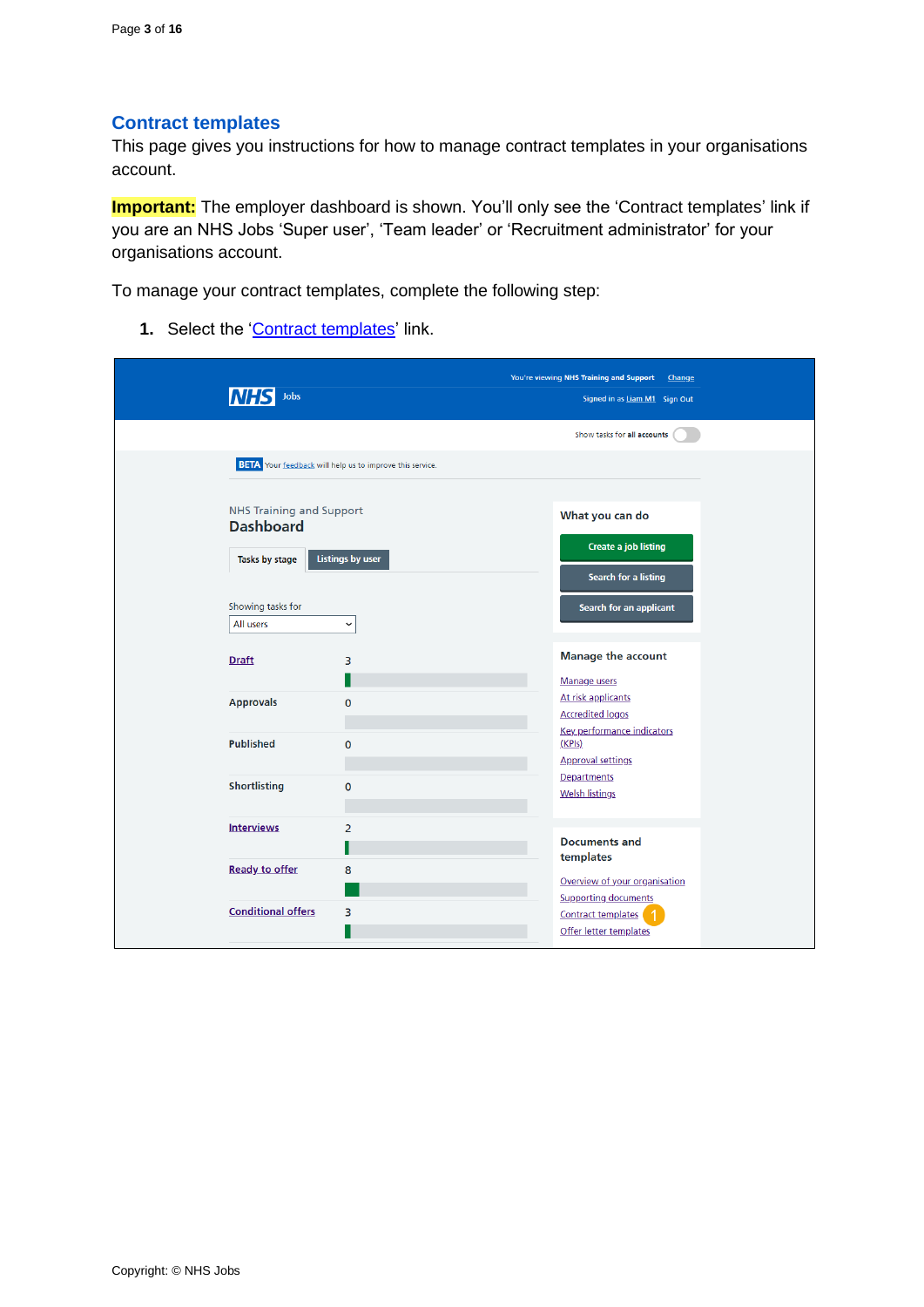## <span id="page-3-0"></span>**Your contract templates**

This page gives you instructions for how to create a template.

**Important:** In this example, you have no contract templates.

To create a template, complete the following step:

1. Select the ['Create a template'](#page-4-0) button.

| <b>NHS</b><br>Jobs                                              |                                           | You're viewing NHS Training and Support<br>Signed in as Liam M1 Sign Out | Change            |
|-----------------------------------------------------------------|-------------------------------------------|--------------------------------------------------------------------------|-------------------|
| <b>BETA</b> Your feedback will help us to improve this service. |                                           |                                                                          |                   |
| < Go back<br>Your contract templates                            |                                           |                                                                          |                   |
| You have no contract templates<br>Create a template             |                                           |                                                                          |                   |
|                                                                 |                                           |                                                                          |                   |
| <b>Privacy policy</b><br><b>Terms and conditions</b>            | <b>Accessibility Statement</b><br>Cookies | How to create and publish jobs                                           | © Crown copyright |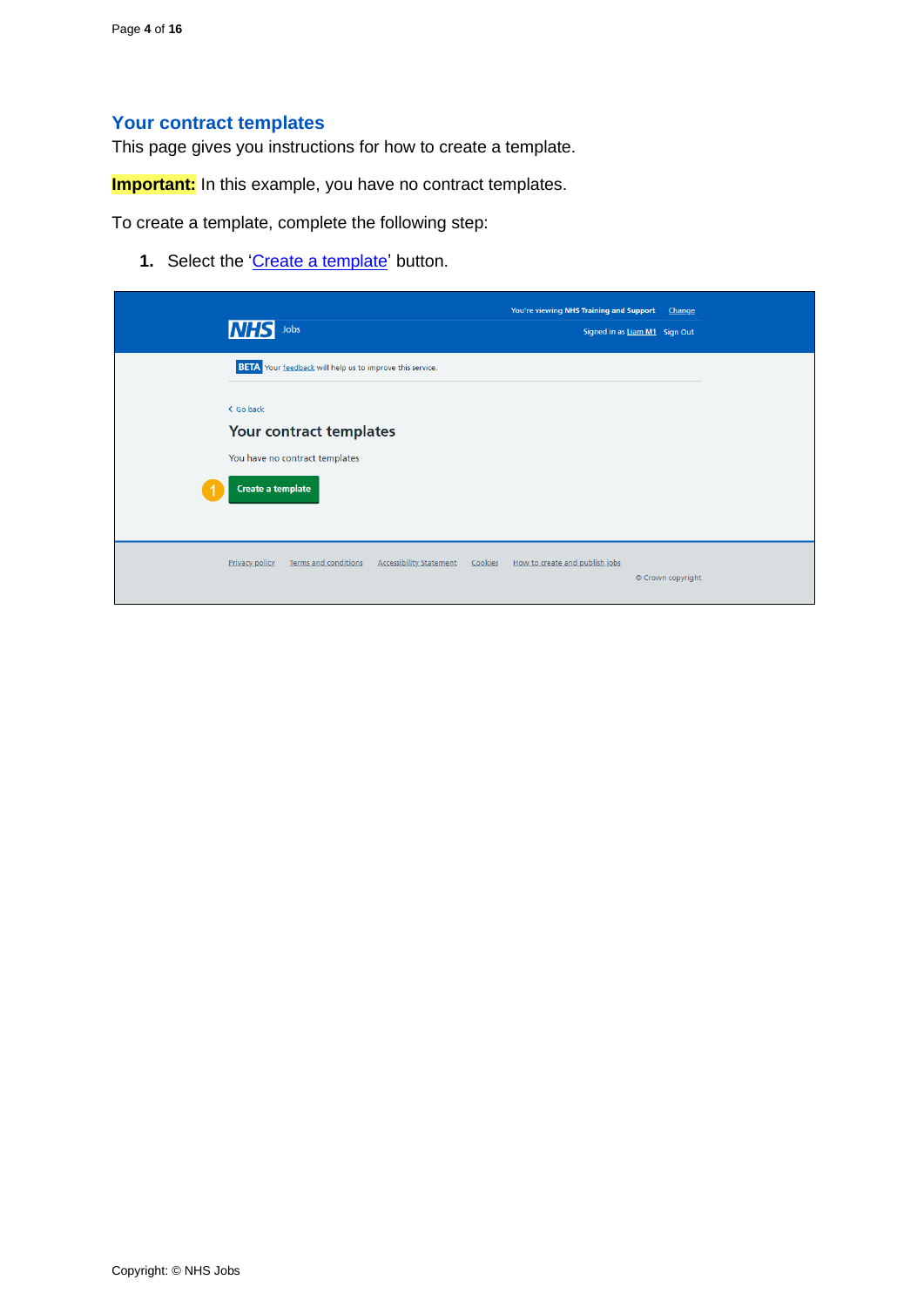#### <span id="page-4-0"></span>**What do you want to call this template?**

This page gives you instructions for how add a template name.

**Important:** This is what you'll see when selecting which template to send to an applicant.

To add a template name, complete the following steps:

- **1.** In the **Template name** box, enter the details.
- 2. Select the ['Save and continue'](#page-5-0) button. or
- **3.** Select the 'Save and come back later' link.

| INH                   | Jobs                                                                                                                      | You're viewing NHS Training and Support   | Signed in as Liam M1 Sign Out | Change |
|-----------------------|---------------------------------------------------------------------------------------------------------------------------|-------------------------------------------|-------------------------------|--------|
|                       | <b>BETA</b> Your feedback will help us to improve this service.                                                           |                                           |                               |        |
| < Go back             | What do you want to call this template?<br>This is what you'll see when selecting which template to send to an applicant. |                                           |                               |        |
| 3                     | <b>Save and continue</b><br>Save and come back later                                                                      |                                           |                               |        |
| <b>Privacy policy</b> | <b>Terms and conditions</b><br><b>Accessibility Statement</b>                                                             | Cookies<br>How to create and publish jobs | © Crown copyright             |        |

If you've selected the 'Save and come back later' link, you've reached the end of this user guide.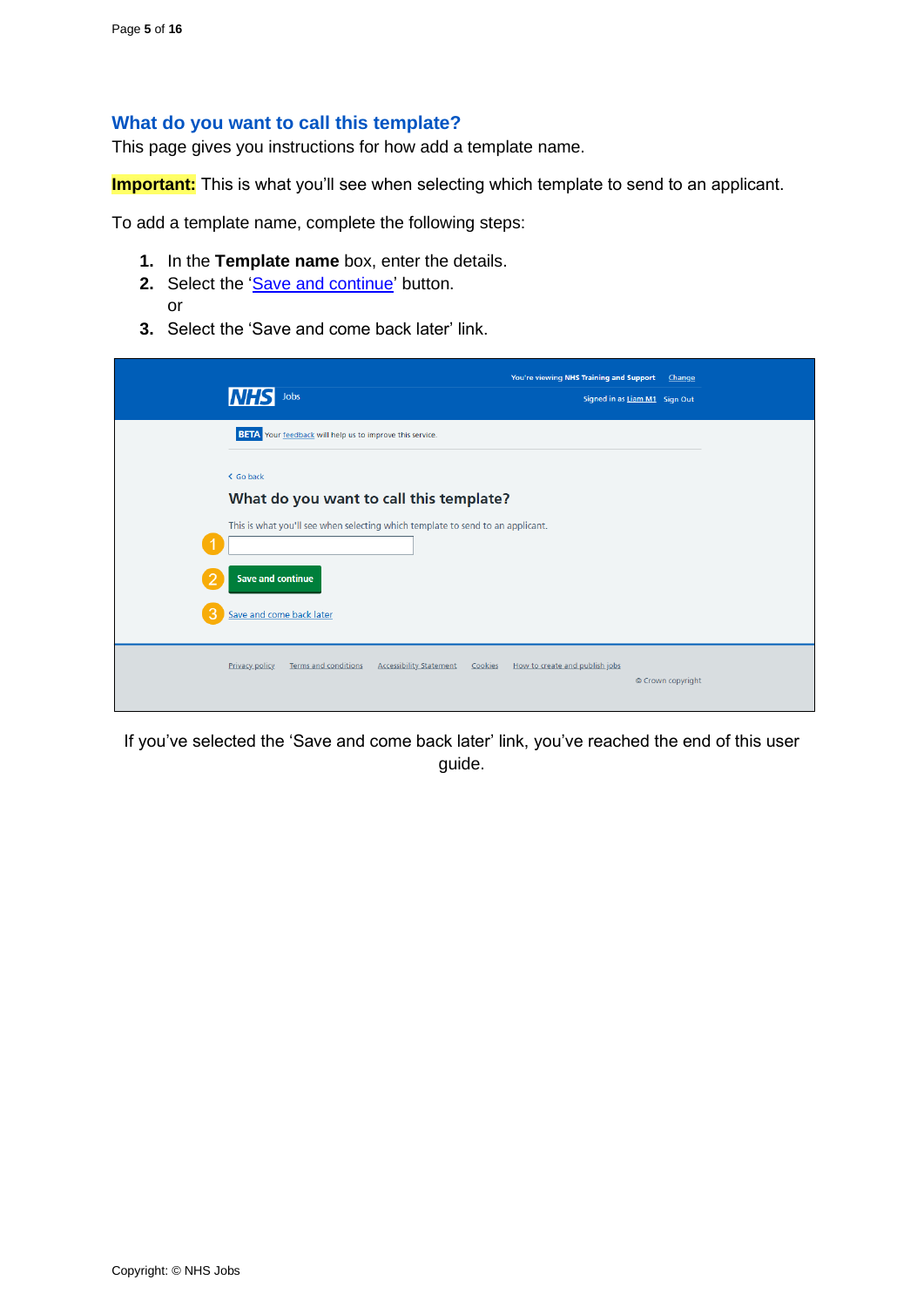## <span id="page-5-0"></span>**Which type of agreement is this template for?**

This page gives you instructions for how to confirm the type of agreement for this template.

To confirm the type of agreement for this template, complete the following steps:

- **1.** Select an answer.
- 2. Select the ['Save and continue'](#page-6-0) button.

| Jobs                                                                              |                                                                                      | You're viewing NHS Training and Support   | Change<br>Signed in as Liam M1 Sign Out |
|-----------------------------------------------------------------------------------|--------------------------------------------------------------------------------------|-------------------------------------------|-----------------------------------------|
| < Go back                                                                         | <b>BETA</b> Your feedback will help us to improve this service.                      |                                           |                                         |
| A contract of employment<br>$\blacktriangleleft$                                  | Which type of agreement is this template for?<br>An addendum to an existing contract |                                           |                                         |
| An internal secondment<br>An external secondment<br><b>Save and continue</b><br>ာ |                                                                                      |                                           |                                         |
| Save and come back later                                                          |                                                                                      |                                           |                                         |
| <b>Privacy policy</b>                                                             | <b>Terms and conditions</b><br><b>Accessibility Statement</b>                        | Cookies<br>How to create and publish jobs | © Crown copyright                       |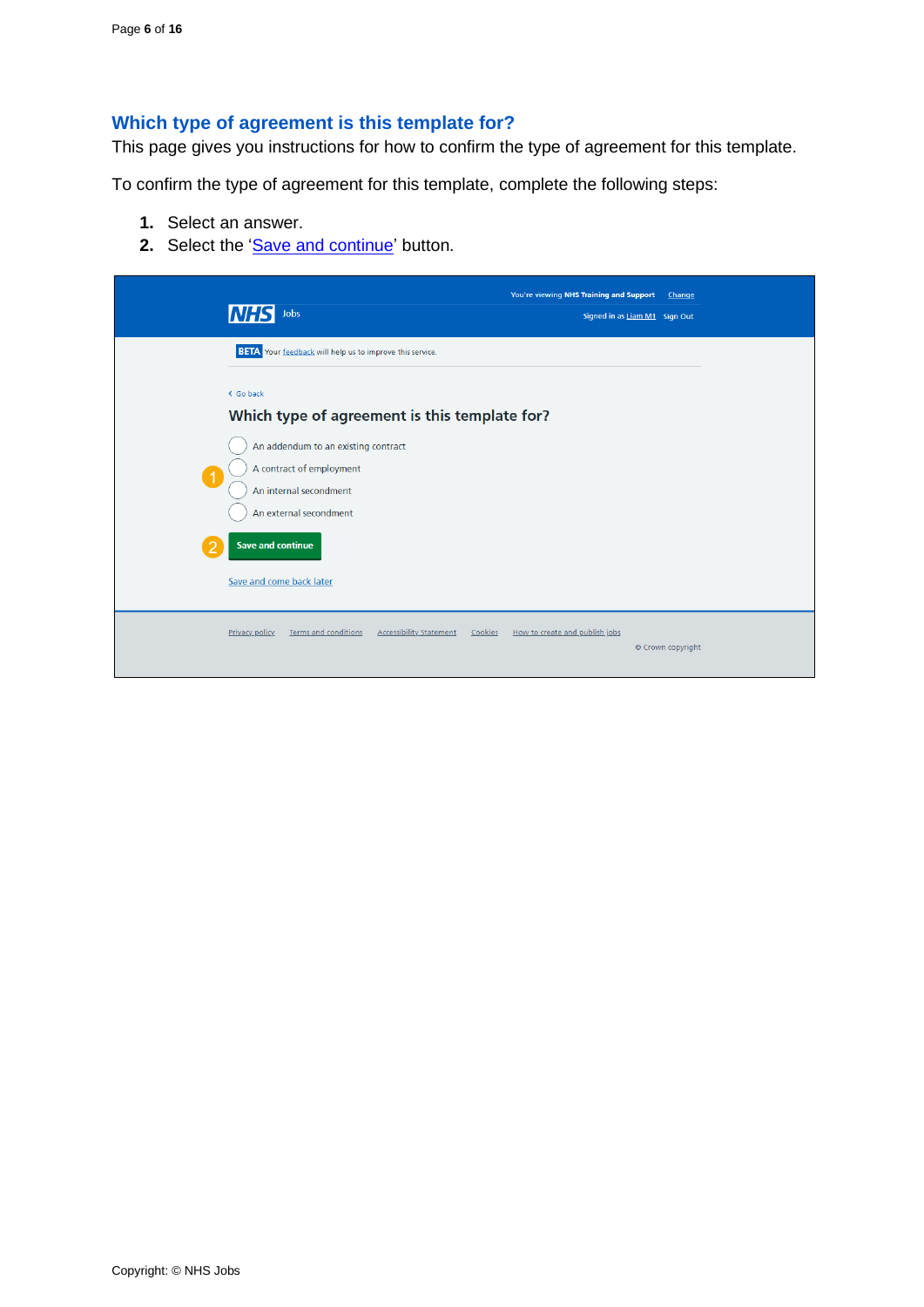### <span id="page-6-0"></span>**Add fixed term**

This page gives you instructions for how to add fixed terms to your contract template.

**Important:** These are the terms that were entered into the job listing and appear as fixed terms at the top of the template you're creating. You can add more fixed terms. For example, the notice period or pension contributions.

To add another fixed term, complete the following steps:

- **1.** Select the ['Add another'](#page-7-0) button. or
- 2. Select the ['Save and continue'](#page-9-0) button.

| Jobs                                                                                      | You're viewing NHS Training and Support<br>Change<br>Signed in as Liam M1 Sign Out               |
|-------------------------------------------------------------------------------------------|--------------------------------------------------------------------------------------------------|
| <b>BETA</b> Your feedback will help us to improve this service.                           |                                                                                                  |
| < Go back<br><b>Principal terms of employment</b><br>top of the template you're creating. | These are the terms that were entered into the job listing and appear as fixed terms at the      |
| Job title                                                                                 | job title                                                                                        |
| Location                                                                                  | address line 1<br>address line 2<br>address line 3<br>address line 4<br>postcode                 |
| <b>Contract type</b>                                                                      | contract type                                                                                    |
| <b>Contract duration</b>                                                                  | contract duration                                                                                |
| Pay scheme                                                                                | pay scheme                                                                                       |
| <b>Band</b>                                                                               | band                                                                                             |
| Pay                                                                                       | pay                                                                                              |
| <b>Working pattern</b>                                                                    | working pattern                                                                                  |
| Number of hours or sessions a<br>week                                                     | hours or sessions                                                                                |
| <b>Start date</b>                                                                         | start date                                                                                       |
| <b>Add another</b>                                                                        | You can add more fixed terms. For example, the notice period or pension contributions.           |
| Save and continue<br>Save and come back later                                             |                                                                                                  |
| Privacy policy<br><b>Terms and conditions</b>                                             | <b>Accessibility Statement</b><br>Cookies<br>How to create and publish jobs<br>© Crown copyright |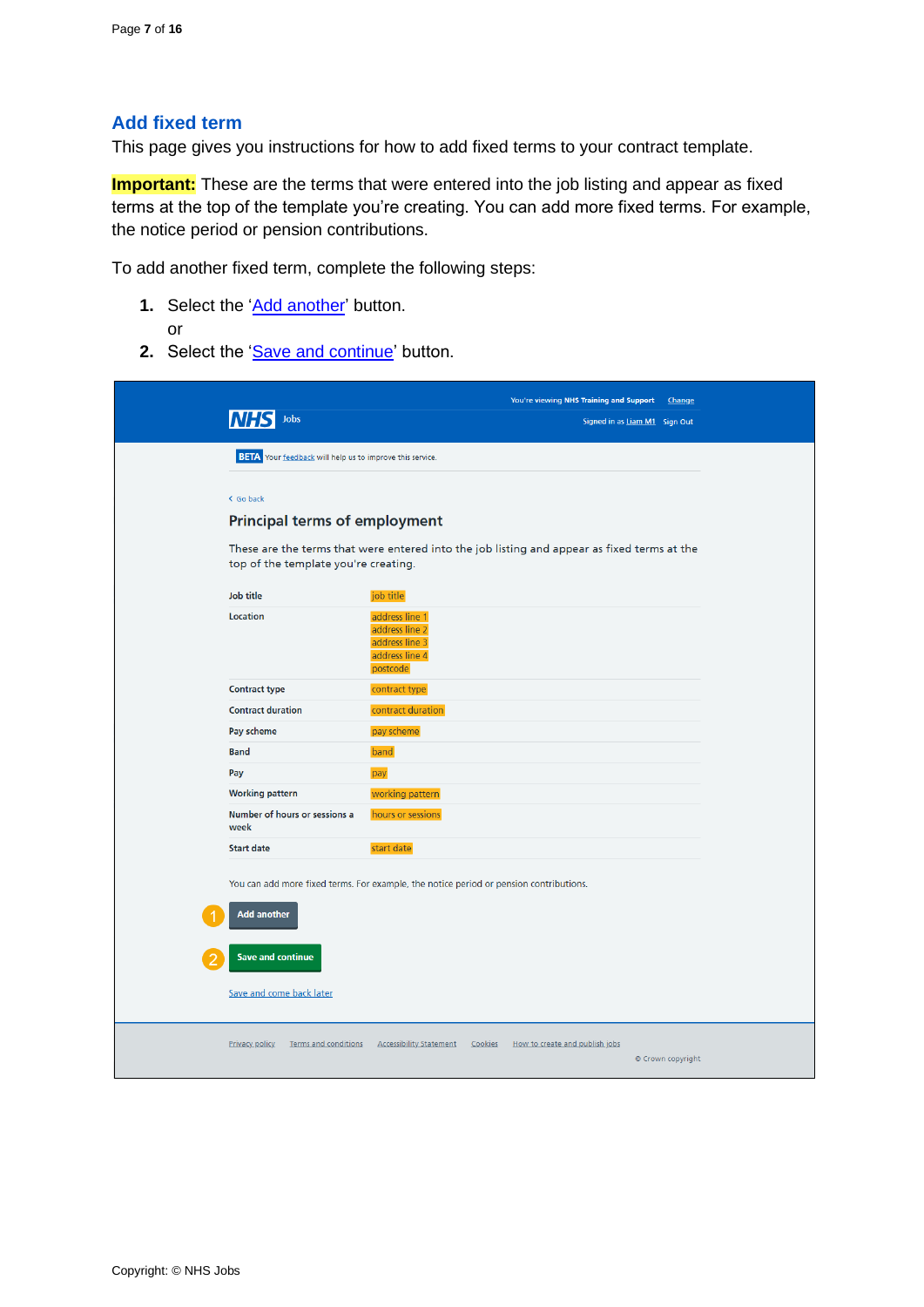## <span id="page-7-0"></span>**Add a fixed term**

This page gives you instructions for how add a fixed term.

**Important:** You'll only see this page if you're adding a fixed term to your contract template. For example, Notice period and 30 days.

To add a fixed term, complete the followings steps:

- **1.** In the **Type of term** box, enter the details.
- **2.** In the **Details of the term** box, enter the details.
- **3.** Select the ['Save and continue'](#page-8-0) button.

| <b>INH</b>    | Jobs                                                                                   | You're viewing NHS Training and Support   | Change<br>Signed in as Liam M1 Sign Out |
|---------------|----------------------------------------------------------------------------------------|-------------------------------------------|-----------------------------------------|
|               | <b>BETA</b> Your feedback will help us to improve this service.                        |                                           |                                         |
| < Go back     | Add a term of employment                                                               |                                           |                                         |
|               | Type of term<br>For example, Notice period                                             |                                           |                                         |
| $\mathcal{P}$ | Details of the term<br>For example, 30 days                                            |                                           |                                         |
| 3             | <b>Save and continue</b>                                                               |                                           |                                         |
|               | <b>Privacy policy</b><br><b>Terms and conditions</b><br><b>Accessibility Statement</b> | How to create and publish jobs<br>Cookies | © Crown copyright                       |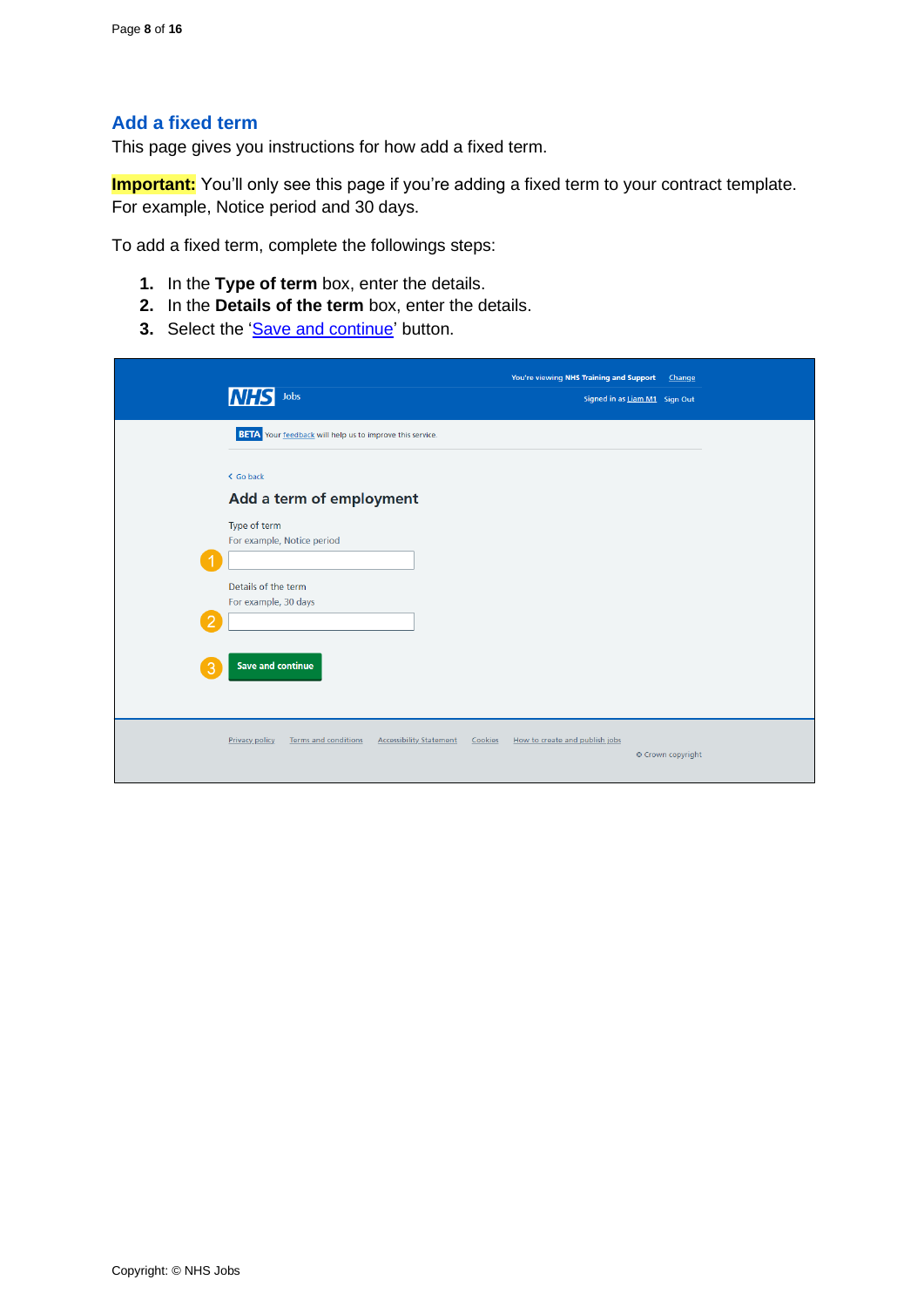#### <span id="page-8-0"></span>**Manage fixed term**

This page gives you instructions for how to manage the fixed terms.

**Important:** In this example, a new fixed term is added: Notice period and 30 days.

To manage the fixed terms, complete the following steps:

- **1.** Select the ['Change'](#page-7-0) link (optional).
- **2.** Select the '**Remove'** link (optional).
- **3.** Select the ['Add another'](#page-7-0) button (optional). or
- 4. Select the ['Save and continue'](#page-9-0) button.

|                                                                 | You're viewing NHS Training and Support                                                     | Change            |  |
|-----------------------------------------------------------------|---------------------------------------------------------------------------------------------|-------------------|--|
| Jobs                                                            | Signed in as Liam M1 Sign Out                                                               |                   |  |
| <b>BETA</b> Your feedback will help us to improve this service. |                                                                                             |                   |  |
| < Go back                                                       |                                                                                             |                   |  |
| <b>Principal terms of employment</b>                            |                                                                                             |                   |  |
| top of the template you're creating.                            | These are the terms that were entered into the job listing and appear as fixed terms at the |                   |  |
| Job title                                                       | job title                                                                                   |                   |  |
| Location                                                        | address line 1<br>address line 2<br>address line 3<br>address line 4<br>postcode            |                   |  |
| <b>Contract type</b>                                            | contract type                                                                               |                   |  |
| <b>Contract duration</b>                                        | contract duration                                                                           |                   |  |
| Pay scheme                                                      | pay scheme                                                                                  |                   |  |
| <b>Band</b>                                                     | band                                                                                        |                   |  |
| Pay                                                             | pay                                                                                         |                   |  |
| <b>Working pattern</b>                                          | working pattern                                                                             |                   |  |
| Number of hours or sessions a<br>week                           | hours or sessions                                                                           |                   |  |
| <b>Start date</b>                                               | start date                                                                                  |                   |  |
| <b>Notice period</b>                                            | 30 days                                                                                     | Change or Remove  |  |
| <b>Add another</b>                                              | You can add more fixed terms. For example, the notice period or pension contributions.      |                   |  |
| <b>Save and continue</b><br>Save and come back later            |                                                                                             |                   |  |
| <b>Privacy policy</b><br>Terms and conditions                   | <b>Accessibility Statement</b><br>Cookies<br>How to create and publish jobs                 | © Crown copyright |  |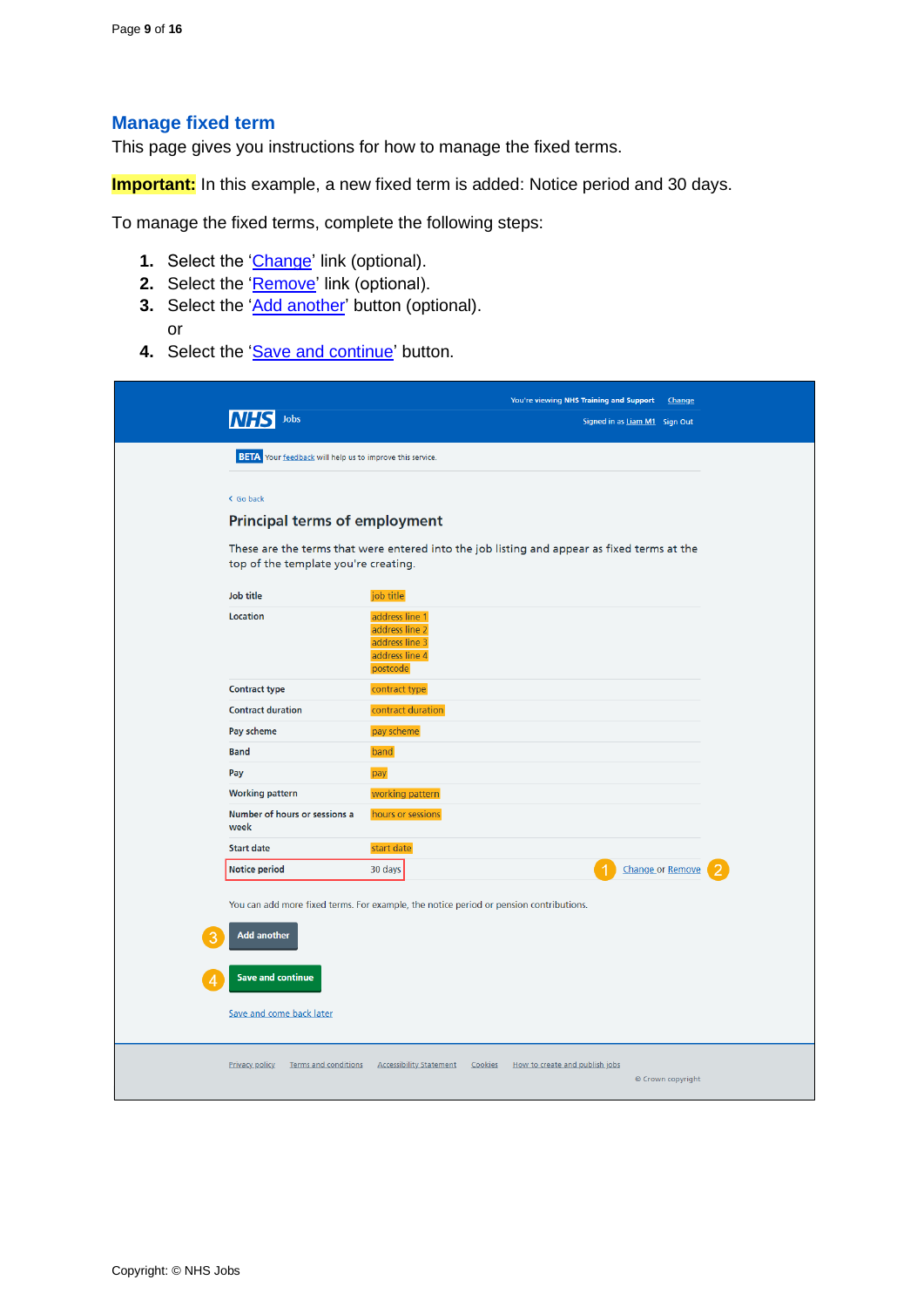#### <span id="page-9-0"></span>**Add more terms and conditions to the template**

This page gives you instructions for how to add more terms and conditions to the template.

**Important:** Use the **How to format your template** section to add headings, bullets, and numbered information.

To add more terms and conditions to the template, complete the following steps:

- **1.** In the **Add more terms and conditions** box, enter the details.
- 2. Select the ['Save and continue'](#page-10-0) button.

| Jobs<br>INF<br>Signed in as Liam M1 Sign Out<br><b>BETA</b> Your feedback will help us to improve this service.<br>< Go back<br>Add more terms and conditions to the<br>template<br>How to format your template<br>To put a heading in your template, use a<br>hash:<br># This is a heading<br>## This is a sub-heading<br>To make a bullet point list, use an asterisk<br>symbol:<br>* Bullet information A<br>* Bullet information B<br>* Bullet information C<br>To make a numbered list, use the number,<br>then a full stop:<br>1. Numbered information A<br>2. Numbered information B<br>3. Numbered information C<br>h<br><b>Save and continue</b><br>Save and come back later<br><b>Privacy policy</b><br>Terms and conditions<br><b>Accessibility Statement</b><br>Cookies<br>How to create and publish jobs | You're viewing NHS Training and Support<br>Change |
|-----------------------------------------------------------------------------------------------------------------------------------------------------------------------------------------------------------------------------------------------------------------------------------------------------------------------------------------------------------------------------------------------------------------------------------------------------------------------------------------------------------------------------------------------------------------------------------------------------------------------------------------------------------------------------------------------------------------------------------------------------------------------------------------------------------------------|---------------------------------------------------|
|                                                                                                                                                                                                                                                                                                                                                                                                                                                                                                                                                                                                                                                                                                                                                                                                                       |                                                   |
|                                                                                                                                                                                                                                                                                                                                                                                                                                                                                                                                                                                                                                                                                                                                                                                                                       |                                                   |
|                                                                                                                                                                                                                                                                                                                                                                                                                                                                                                                                                                                                                                                                                                                                                                                                                       |                                                   |
|                                                                                                                                                                                                                                                                                                                                                                                                                                                                                                                                                                                                                                                                                                                                                                                                                       |                                                   |
|                                                                                                                                                                                                                                                                                                                                                                                                                                                                                                                                                                                                                                                                                                                                                                                                                       |                                                   |
|                                                                                                                                                                                                                                                                                                                                                                                                                                                                                                                                                                                                                                                                                                                                                                                                                       |                                                   |
|                                                                                                                                                                                                                                                                                                                                                                                                                                                                                                                                                                                                                                                                                                                                                                                                                       |                                                   |
|                                                                                                                                                                                                                                                                                                                                                                                                                                                                                                                                                                                                                                                                                                                                                                                                                       |                                                   |
|                                                                                                                                                                                                                                                                                                                                                                                                                                                                                                                                                                                                                                                                                                                                                                                                                       |                                                   |
|                                                                                                                                                                                                                                                                                                                                                                                                                                                                                                                                                                                                                                                                                                                                                                                                                       |                                                   |
|                                                                                                                                                                                                                                                                                                                                                                                                                                                                                                                                                                                                                                                                                                                                                                                                                       |                                                   |
|                                                                                                                                                                                                                                                                                                                                                                                                                                                                                                                                                                                                                                                                                                                                                                                                                       |                                                   |
|                                                                                                                                                                                                                                                                                                                                                                                                                                                                                                                                                                                                                                                                                                                                                                                                                       | © Crown copyright                                 |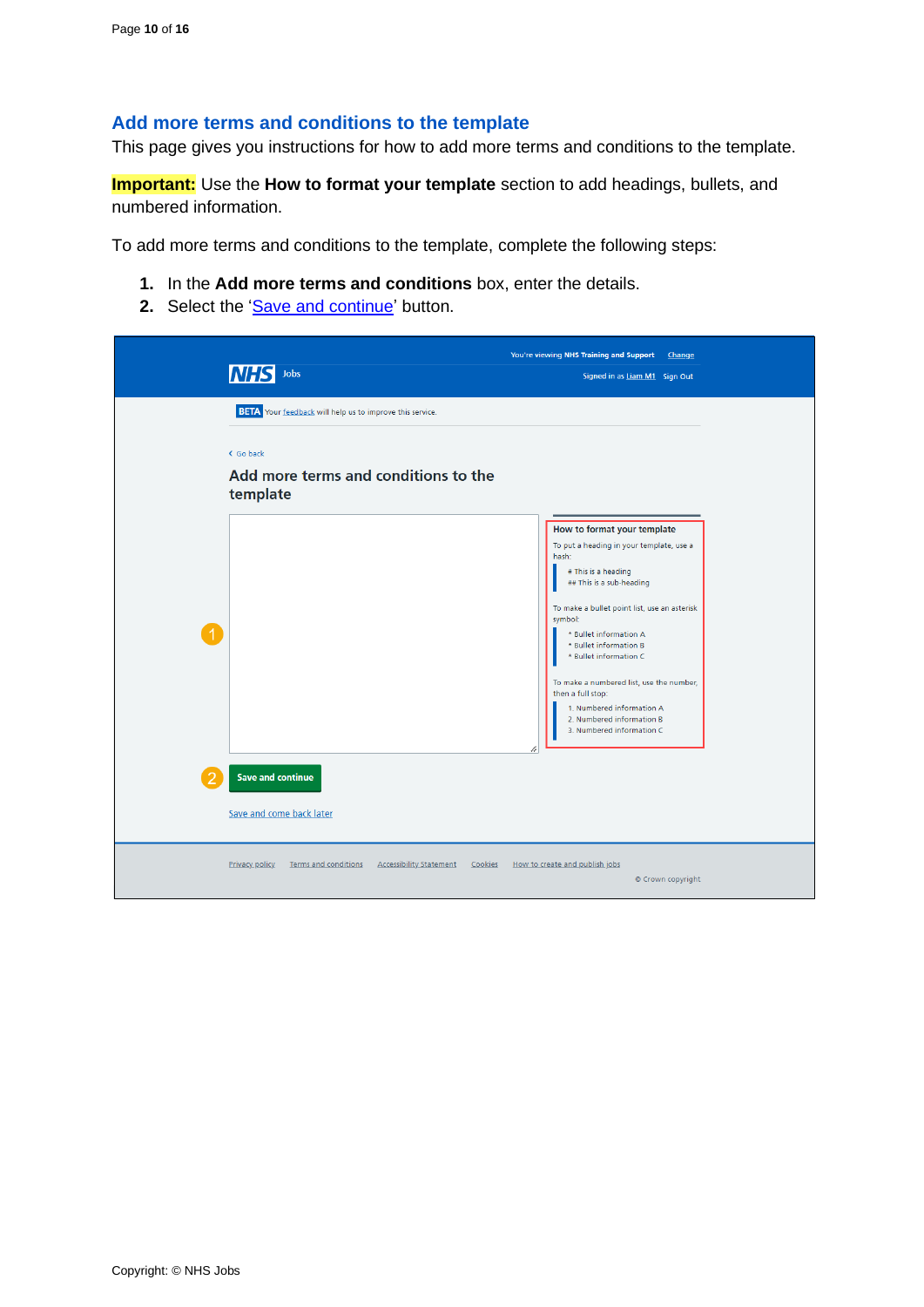#### <span id="page-10-0"></span>**Check the details before creating the template**

This page gives you instructions for how to check the details before creating the template.

**Important:** Preview the template before you create and save it. When you're satisfied that it's correct, you can save the details and create the template so it can used to issue contracts.

To check the details before creating the template, complete the following steps:

- **1.** Select the ['Change'](#page-4-0) link (optional).
- **2.** Select the 'preview the contract' link.
- **3.** Select the ['Create the template'](#page-11-0) button.

|                                         |                                                                                                                                 | You're viewing NHS Training and Support | Change                        |
|-----------------------------------------|---------------------------------------------------------------------------------------------------------------------------------|-----------------------------------------|-------------------------------|
| Jobs                                    |                                                                                                                                 |                                         | Signed in as Liam M1 Sign Out |
|                                         | <b>BETA</b> Your feedback will help us to improve this service.                                                                 |                                         |                               |
| < Go back                               |                                                                                                                                 |                                         |                               |
| template                                | Check the details before creating the                                                                                           |                                         |                               |
| <b>Template name</b>                    | <b>NHS Jobs</b>                                                                                                                 | Change                                  |                               |
| Type of agreement                       | A contract of employment                                                                                                        | Change                                  |                               |
| <b>Additional principal</b><br>terms    | Notice period                                                                                                                   | Change                                  |                               |
| <b>Terms and conditions</b>             |                                                                                                                                 | Change                                  |                               |
| # Enter the heading here.               |                                                                                                                                 |                                         |                               |
| ## Enter the sub-heading here.          |                                                                                                                                 |                                         |                               |
| * Enter the bullet information here.    |                                                                                                                                 |                                         |                               |
| 1. Enter the numbered information here. |                                                                                                                                 |                                         |                               |
| Save and create the template            | When you're satisfied that they're correct, save these details and create the<br>template so it can be used to issue contracts. |                                         |                               |
|                                         | You can also preview the contract (PDF, 4 KB).                                                                                  |                                         |                               |
| <b>Create the template</b>              |                                                                                                                                 |                                         |                               |
| Save and come back later                |                                                                                                                                 |                                         |                               |
| <b>Privacy policy</b>                   | <b>Terms and conditions</b><br><b>Accessibility Statement</b><br>Cookies                                                        | How to create and publish jobs          | © Crown copyright             |

**Tip:** If you preview or download the template, it uses a portable document format (PDF).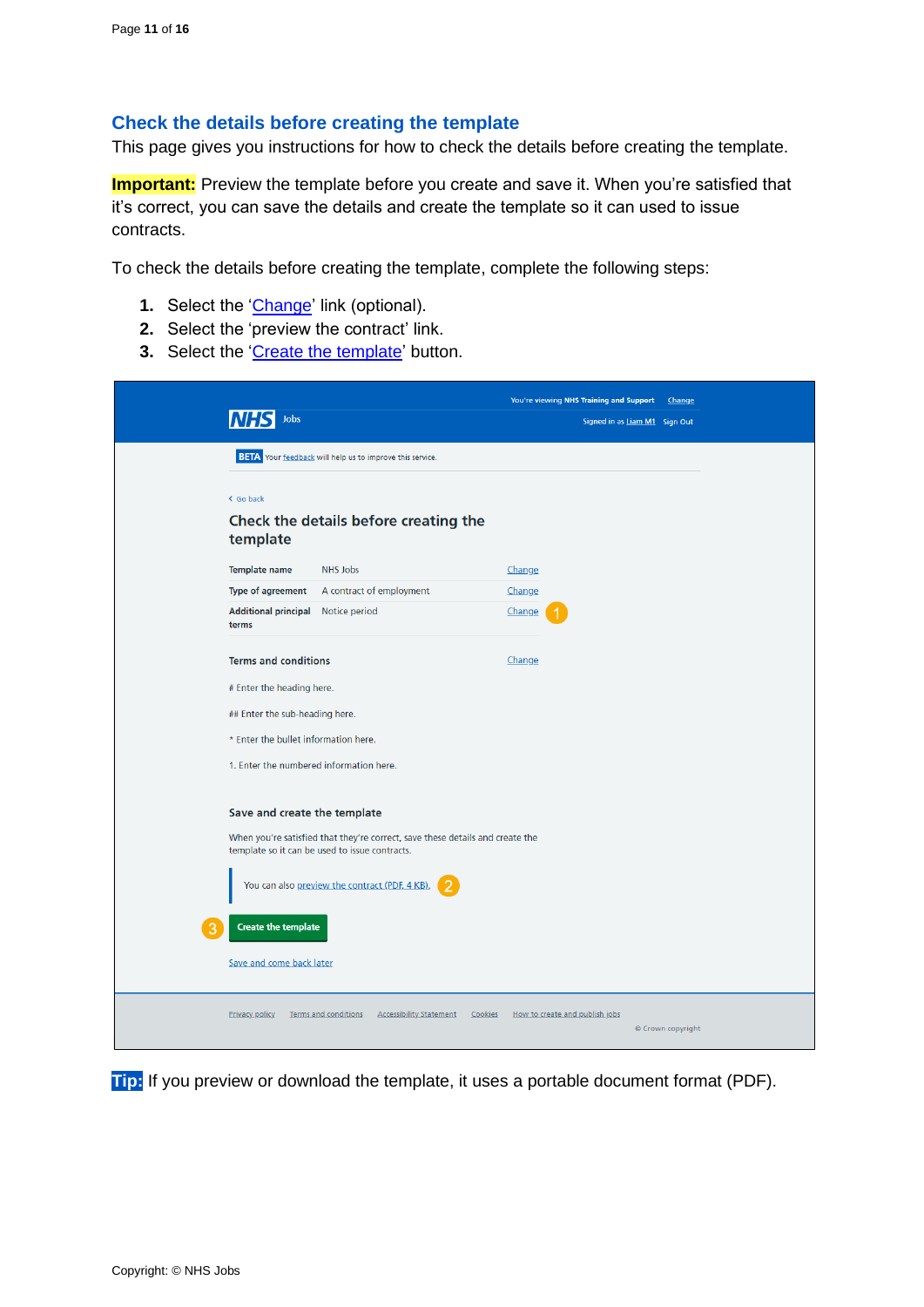#### <span id="page-11-0"></span>**You've created the template**

This page shows confirmation you've created the template.

**Important:** You can now use it to issue a contract.

To go back to your contract templates, complete the following step:

1. Select the ['Back to your contract templates'](#page-12-0) button.

| <b>NHS</b><br>Jobs                                                                                | You're viewing NHS Training and Support<br>Change<br>Signed in as Liam M1 Sign Out |
|---------------------------------------------------------------------------------------------------|------------------------------------------------------------------------------------|
| <b>BETA</b> Your feedback will help us to improve this service.                                   |                                                                                    |
| You've created the template<br>You can now use it to issue a contract.                            |                                                                                    |
| <b>Back to your contract templates</b>                                                            |                                                                                    |
| <b>Terms and conditions</b><br><b>Accessibility Statement</b><br><b>Privacy policy</b><br>Cookies | How to create and publish jobs<br>© Crown copyright                                |

You've created the contract template. If you don't want to view your contract templates, you've reached the end of this user guide.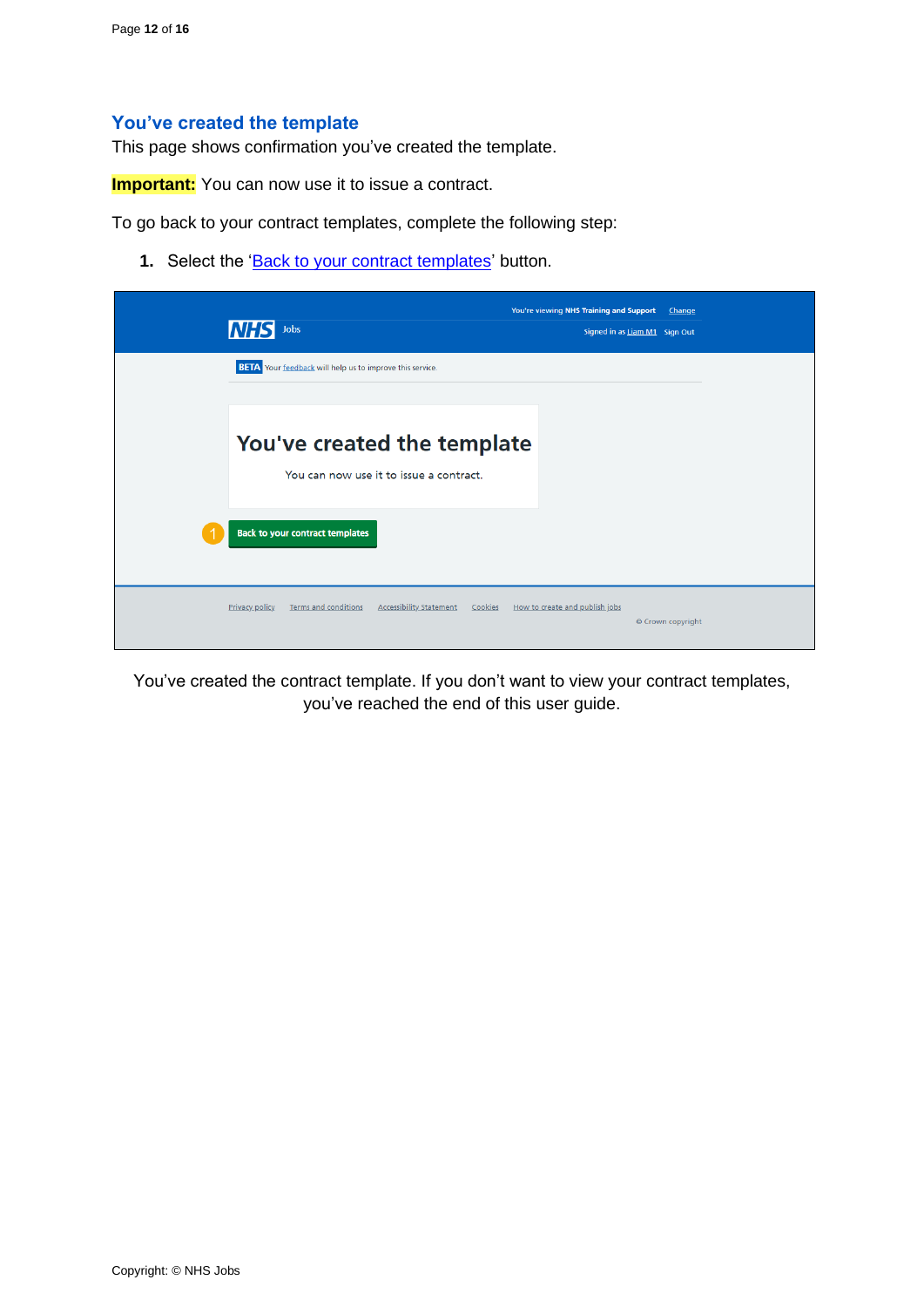## <span id="page-12-0"></span>**View your contract templates**

This page gives you instructions for how to view your contract templates.

**Important:** In this example, the 'NHS Jobs' template is saved.

To view your contract template, complete the following step:

**1.** Select the ['template name'](#page-13-0) link.

| <b>NHS</b><br>Jobs                                              |                                           | You're viewing NHS Training and Support | Change<br>Signed in as Liam M1 Sign Out |  |
|-----------------------------------------------------------------|-------------------------------------------|-----------------------------------------|-----------------------------------------|--|
| <b>BETA</b> Your feedback will help us to improve this service. |                                           |                                         |                                         |  |
| < Go back<br>Your contract templates<br>Create a template       |                                           |                                         |                                         |  |
| Your contract templates<br><b>Template name</b>                 | Type of agreement                         |                                         | <b>Status</b>                           |  |
| <b>NHS Jobs</b>                                                 | Contract of employment                    |                                         | <b>SAVED</b>                            |  |
| <b>Terms and conditions</b><br><b>Privacy policy</b>            | <b>Accessibility Statement</b><br>Cookies | How to create and publish jobs          | © Crown copyright                       |  |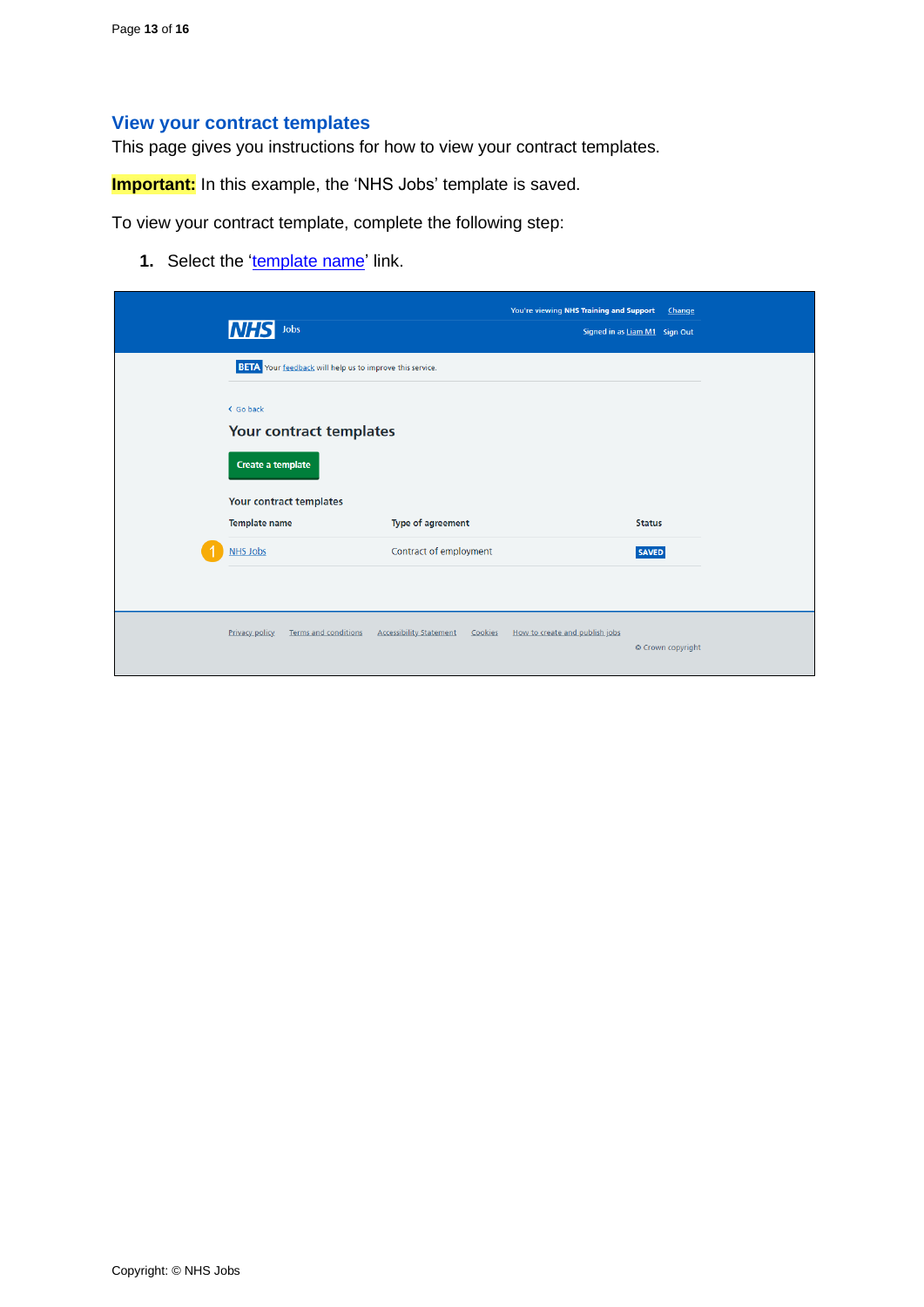#### <span id="page-13-0"></span>**Manage the contract template**

This page gives you instructions for how to manage your contract template.

To manage your contract template, complete the following steps:

- **1.** Select the ['Change'](#page-4-0) link (optional).
- **2.** Select the ['Delete'](#page-14-0) link (optional).
- **3.** Select the 'preview the content' link (optional).

| Jobs                                                                                                                                                                          |                                                                 |                                 | You're viewing NHS Training and Support<br>Change<br>Signed in as Liam M1 Sign Out |  |
|-------------------------------------------------------------------------------------------------------------------------------------------------------------------------------|-----------------------------------------------------------------|---------------------------------|------------------------------------------------------------------------------------|--|
|                                                                                                                                                                               | <b>BETA</b> Your feedback will help us to improve this service. |                                 |                                                                                    |  |
| < Go back<br><b>NHS Jobs</b><br><b>Template name</b><br>Type of agreement<br><b>Additional principal</b><br>terms                                                             | NHS Jobs<br>A contract of employment<br>Notice period           | 2<br>Change<br>Change<br>Change | What you can do<br>Delete<br>Preview (PDF, 4 KB)<br>3                              |  |
| <b>Terms and conditions</b><br># Enter the heading here.<br>## Enter the sub-heading here.<br>* Enter the bullet information here.<br>1. Enter the numbered information here. |                                                                 | Change                          |                                                                                    |  |
| <b>Privacy policy</b>                                                                                                                                                         | <b>Accessibility Statement</b><br><b>Terms and conditions</b>   | Cookies                         | How to create and publish jobs<br>© Crown copyright                                |  |

**Tip:** If you preview or download the template, it uses a portable document format (PDF).

If you don't want to change or delete your contract template, you've reached the end of this user guide.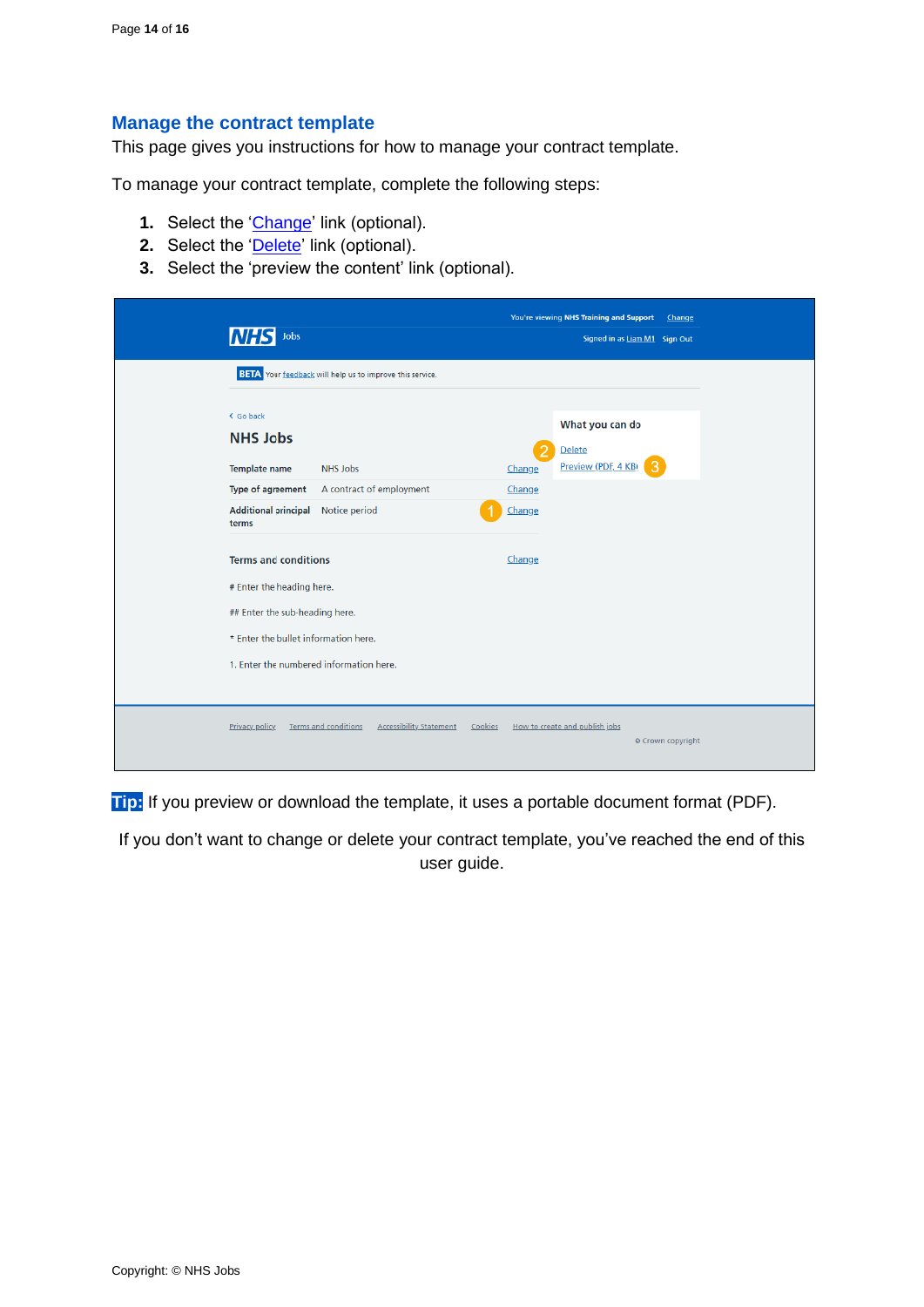#### <span id="page-14-0"></span>**Are you sure you want to delete your template?**

This page gives you instructions to confirm if you're sure you want to delete your template.

**Important:** The template will no longer be available when you issue new contracts.

To confirm if you're sure you want to delete your template, complete the following steps:

- **1.** Select an answer:
	- ['Yes'](#page-15-0)
	- 'No'
- **2.** Select the 'Continue' button.

| Jobs<br>INH                                                                                | You're viewing NHS Training and Support<br>Change<br>Signed in as Liam M1 Sign Out |  |  |  |  |
|--------------------------------------------------------------------------------------------|------------------------------------------------------------------------------------|--|--|--|--|
| <b>BETA</b> Your feedback will help us to improve this service.                            |                                                                                    |  |  |  |  |
| < Go back                                                                                  |                                                                                    |  |  |  |  |
| Are you sure you want to delete your NHS Jobs template?                                    |                                                                                    |  |  |  |  |
| The template will no longer be available when you issue new contracts.                     |                                                                                    |  |  |  |  |
| Yes<br><b>No</b>                                                                           |                                                                                    |  |  |  |  |
| Continue                                                                                   |                                                                                    |  |  |  |  |
| <b>Accessibility Statement</b><br><b>Privacy policy</b><br>Terms and conditions<br>Cookies | How to create and publish jobs<br>© Crown copyright                                |  |  |  |  |

If you don't want to delete your contract template, you've reached the end of this user guide.